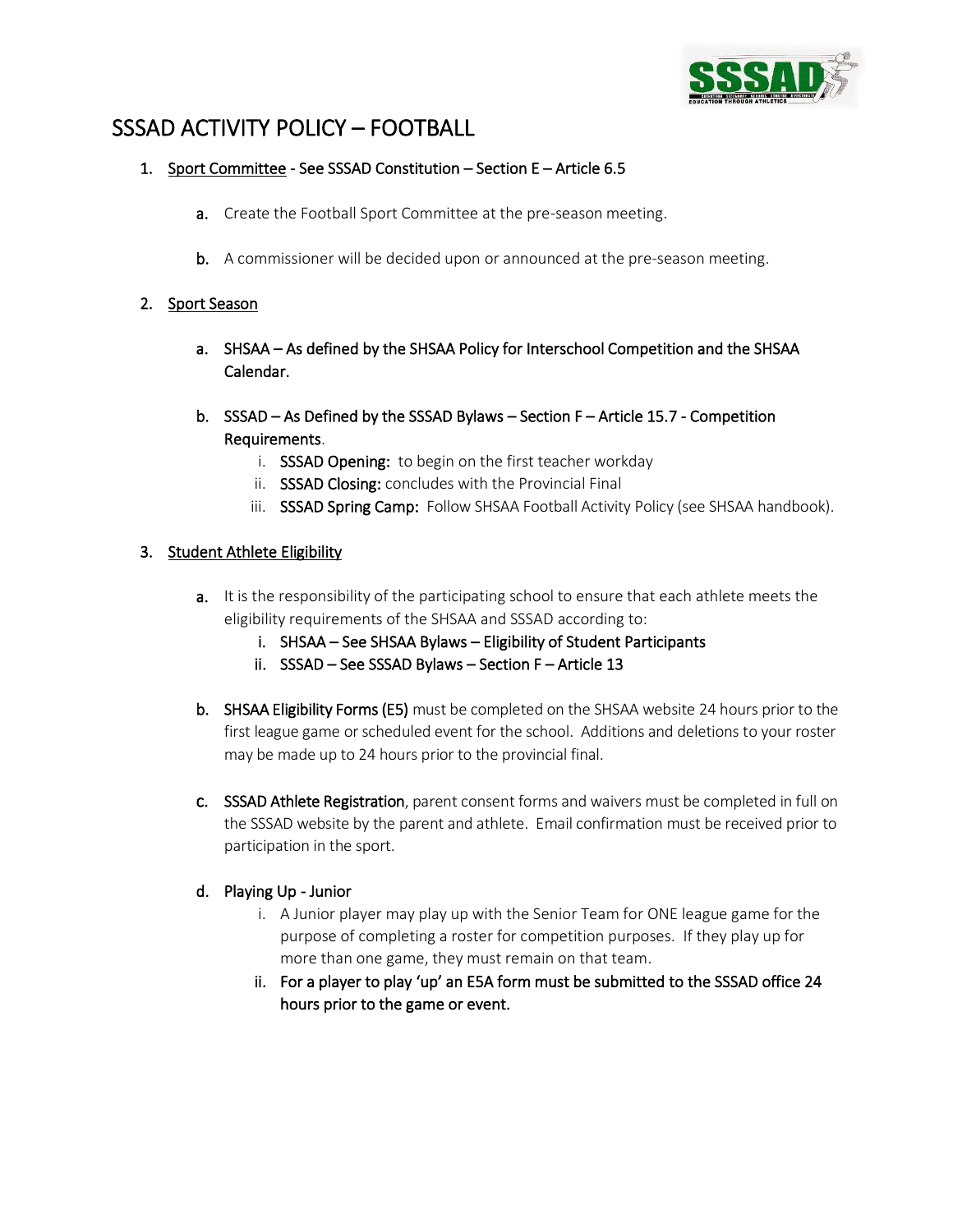## 4. Rules of Play

# a. SHSAA – The SHSAA Football Activity Guide will be followed

## b. SSSAD exceptions:

- i. Team Size There is no limit placed on team roster.
- ii. Coin Toss home team to call coin toss.
- iii. Uniforms (Home and Away)
	- The home team will where dark colors.
- iv. Player Benches The "home" team shall occupy the player bench nearest the scoreboard at SMF Field (applies to all facilities with a score board).

# 5. League Structure

The Football Sport Committee shall determine the structure of the league and playoffs at the postseason coaches meeting for the next season, subject to the approval form the Saskatoon Secondary Schools Athletic Directorate and the Principals' Committee.

#### a. Regular Season

- i. Where possible game times will be 3:00, 5:15, and 7:30.
- ii. The league standings shall be determined by teams accumulating points from games played in league play (win-2 points, tie-1 point, loss-0 points).
- iii. Game Cancellation/Re-scheduling: The cancellation/re-scheduling of any games will be made in consultation with the Athletics Consultant, affected Coaches, and Principals of the schools involved.
	- Cancellation because of poor field conditions will be made by the facility manager of SMF in consultation with the Athletics Consultant.

#### b. Playoffs – highest seeded team is the home team.

- i. 6A Playoffs
- o Top four (4) 6A teams will make the playoffs
- o 1 v 4 (first game) and 2 v 3 (second game)
- o Winners of the semi-final games will play in the 6A City Championship

# ii. 5A Playoffs

- o Top four (4) 6A teams will make the playoffs
- o 1 v 4 (first game) and 2 v 3 (second game)
- o Winners of the semi-final games will play in the 5A City Championship

# iii. Division II Playoffs

- o The top four (4) remaining teams not in the 5A or 6A Playoffs compete for the Division II Championship
- o 1 v 4 (first game) and 2 v 3 (second game)
- o Winners of the semi-final games will play in the Division II City Championship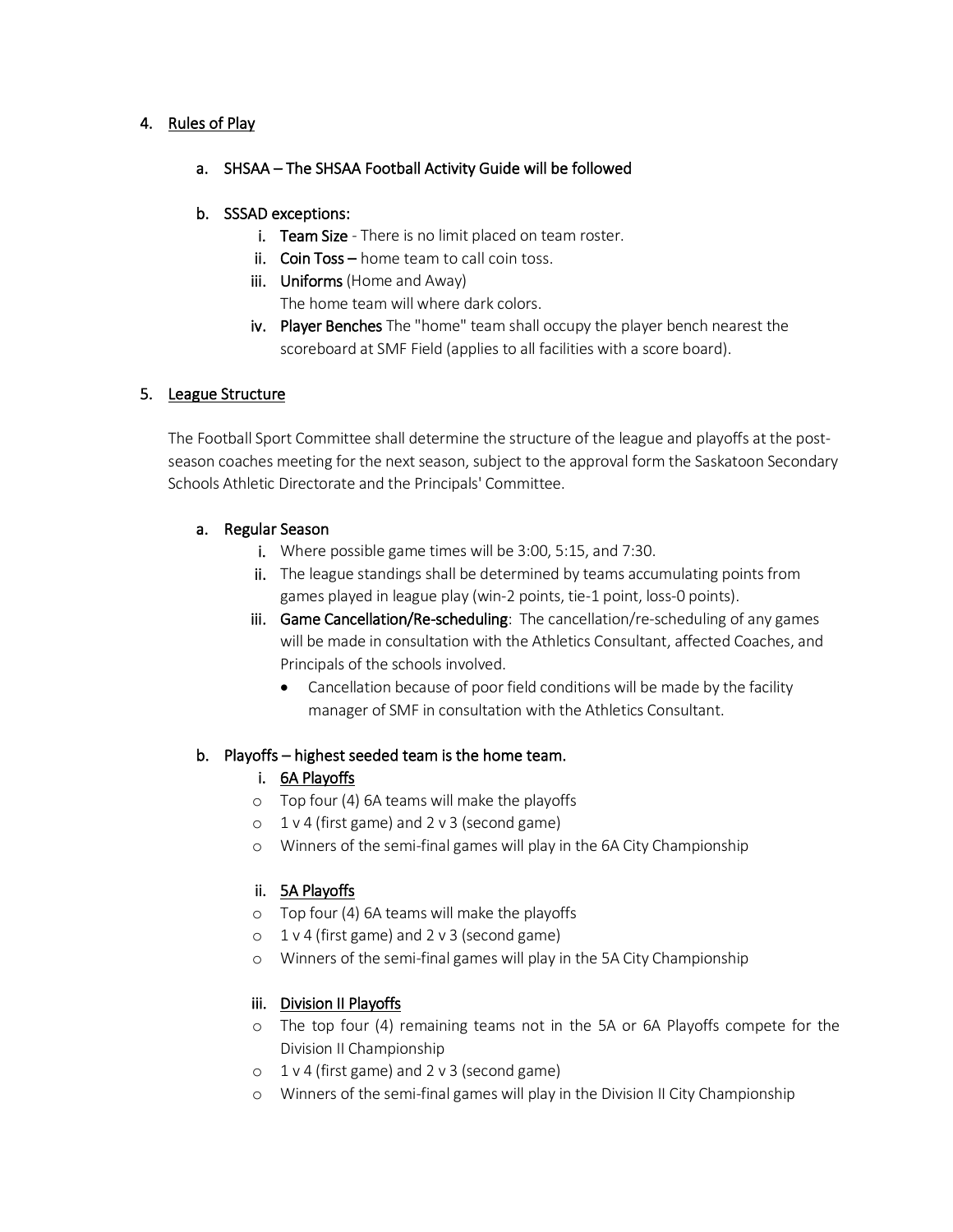# iv. Division III Playoffs

- o The last four (4) teams compete for the Division III Championship
- $\circ$  1 v 2 (Division III Championship and 3 v 4 consolation game)
- v. All 5A playoff games and 6A playoff games which have 1 team or both teams from Saskatoon will be held in Saskatoon.
	- 1. If 2 rural teams meet in the playoffs, the game will be played at the home of the highest remaining seed.
- c. Provincials SSSAD will send the 6A City Champion and the 5A City Champion to SHSAA Provincials.
- d. Travel and Exhibition Games Bus transportation for Junior and Senior Football will be funded by individual schools, SSSAD and from the budget lines of the boards using the following guide:
	- i. SSSAD will pay for transportation to and from North Battleford and Prince Albert for Saskatoon schools for league play.
	- ii. Saskatoon schools pay for bus transportation to and from SMF Field (or any other facility) for all league games.
	- iii. Buses for all Junior Football games and Senior Football Playoff games are paid for by school board budget lines.

# 6. Tie Breaking Criteria

NOTE: Rank teams according to most total points in games versus common opponents (2 pts win; 1) pt tie; 0 pt loss).

Tie breaking criteria for determining top four (4) teams in the 5A and 6A leagues will be determined as follows (20 point maximum rule be put in place when computing for/against  $(+)$ , a 50-7 score would become 27-7 score in computing for/against):

- a. If TWO teams tie in total points:
	- i. The winner of the head to head match up receives the higher placing.
	- ii. If two teams tie in total points and game between tied teams is a tie:
		- 1. best (+/-) versus common opponents (based on maximum of 20 pts)
		- 2. fewest points against versus common opponents
		- 3. coin toss
	- iii. Exception: If two teams tie in total points and they play each other twice:
		- 1. most points in games between teams
		- 2. best (+/-) in games between 2 teams
		- 3. fewest points against in games between 2 teams
		- 4. best (+/-) versus common opponents
		- 5. fewest points against versus common opponents
		- 6. coin toss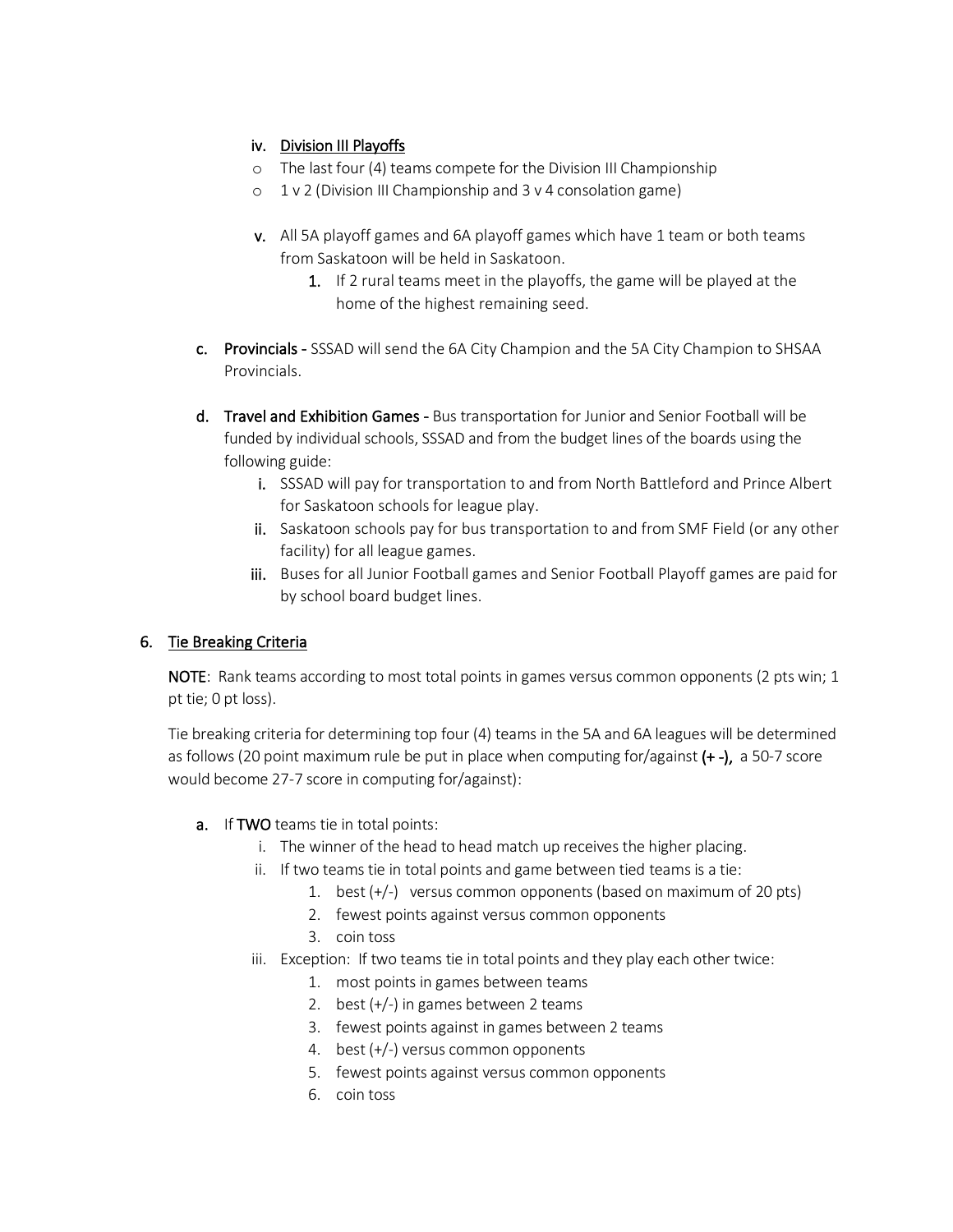- iv. Exception: If 3 or more teams tie in league standings and 2 of these teams play each other twice-use criteria **b. ii 3-5**.
- b. If THREE teams tie with the same number of points (final standings)
	- i. rank the teams by most points in games involving 3 tied teams Ex. A def B, B def C, A def C  $A-4pts$ , B - 2 pts, C - 0 pts.
	- ii. The tie between B and C would be broken by the following criteria:

Ex. A def B, A def C, B ties C.  $A - 4$  pts.  $B - 1$  pt,  $C - 1$  pt.

- 1. best  $(+/-)$  versus 3 tied teams
- 2. fewest points against versus 3 tied teams
- 3. best (+/-) versus common opponents
- 4. fewest points against versus common opponents
- 5. coin toss
- iii. Example: A def B, B def C, C def A. All 3 teams have the same point standings amongst themselves.  $A - 2$  pts,  $B - 2$  pts,  $C - 2$  pts. Tie broken by using criteria established in b. ii. 1-5
- NOTE: If at any given tie breaking criteria two teams tie, go to the next tie breaking criteria (b. ii. 1-5).

Example:  $A + 20$  pts,  $B + 20$  pts,  $C + 4$  pts. C is ranked third of 3 teams

Tie between A and B goes to next criteria b. ii. 2 fewest points against amongst 3 tied teams

- c. If FOUR or more teams tie in conference standings (total points) go directly to tie breaking criteria in b. ii. 1-4.
	- i. Apply the  $(b. iii.)$  if teams should tie at a specific criterion.
- d. If TWO or more teams tie in points and all have not played each other:
	- 1. record versus common opponents
	- 2. best (+/-) versus common opponents (based on maximum of 20 pts)
	- 3. fewest points against versus common opponents
	- 4. best (+/-) versus all opponents
	- 5. fewest points against versus all opponents
	- 6. coin toss

#### 7. Awards

- a. 6A Kelly Bowers Championship Trophy presented to the playoff winner (Gold and Silver Medals to all participants)
- b. 5A City Championship Trophy presented to the playoff winner (Gold and Silver Medals to all participants)